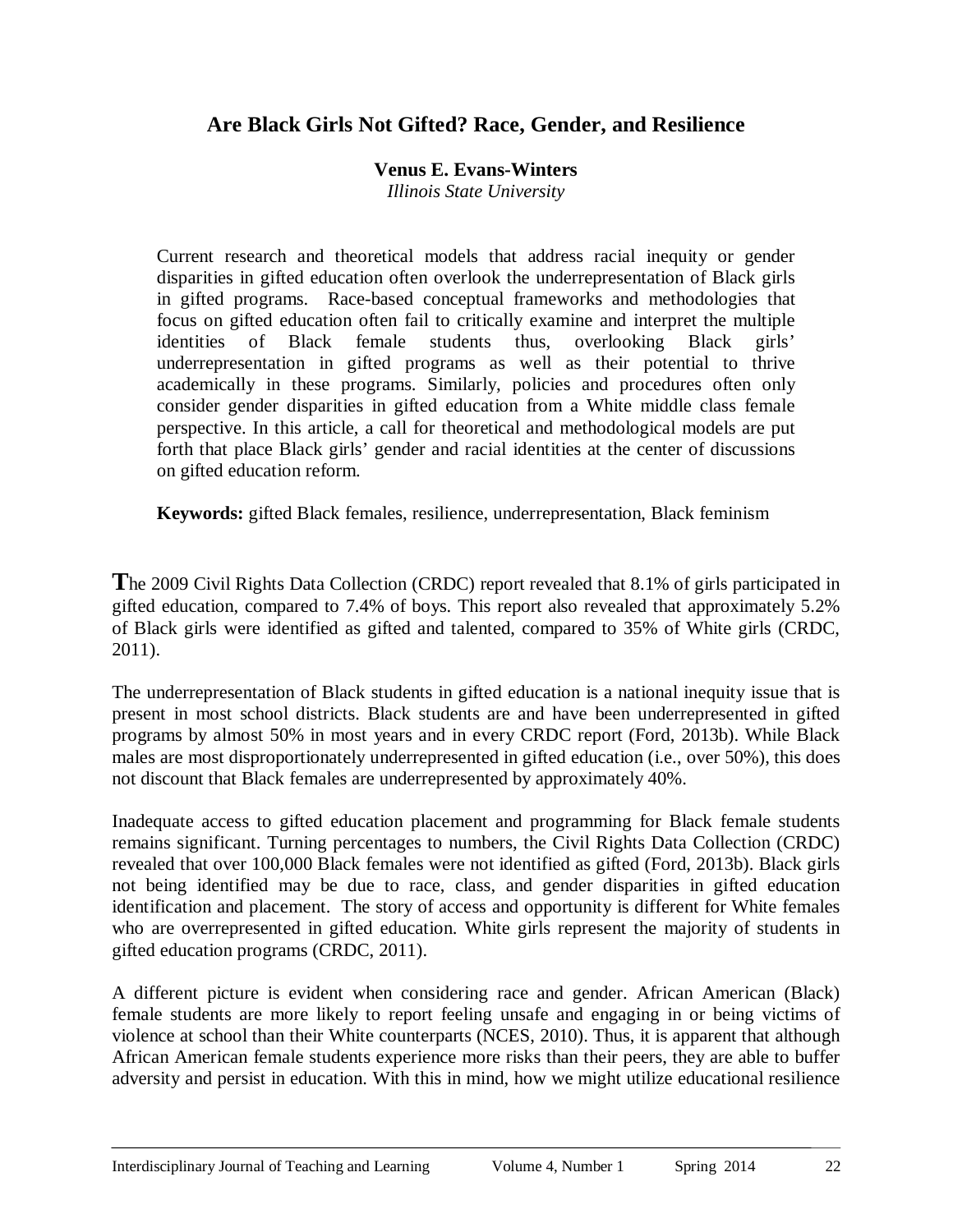research on Black girls for gifted education reform and what models exists for framing how giftedness presents and manifests in Black girls?

Using Black feminism (Collins, 1998; King, 1988) as a theoretical lens and drawing upon school resilience literature, it is evident that school resilience alongside cultural frameworks in gifted education are viable tools for critically analyzing gender and culturally relevant gifted education initiatives (e.g., recruitment and retention). Whereas cultural frameworks in gifted education research brings attention to the lack of representation of students of color in gifted programs, which are generally due to racial and class discrimination in schools and society (Ford, 2013b), this discussion has implications for gifted education policy, urban education reform, gender studies, and educational policy and practice.

## **Resiliency Literature and Gifted Black Girls**

As defined by Ashford, LeCroy, and Lortie (1997) and O'Connor (1997), resiliency is the ability to recover from or adjust to problems, adversity, and stressors in life. Terms that are synonymous with resiliency in urban education are positive coping, persistence, adaptation, and long-term success despite adverse circumstances (Winfield, 1991). Resilience as currently understood is a dynamic, multidimensional construct that incorporates the bidirectional interaction between individuals and their environments within contexts (family, peer, school and community, and society) (American Psychological Association, 2008, p. 3).

Resilience is always defined in relation to risk factors, specifically the number and intensity of risks. For example, African American female students who live in low-income neighborhoods with high crime rates and low high school completion rates are considered to be a high-risk group because they are at a greater or increased risk of school dropout and other negative life outcomes (e.g., early pregnancy) than their counterparts (see [http://www.search-institute.org/](http://www.search-institute.org/content/40-developmental-assets-adolescents-ages-12-18)  [content/40-developmental-assets-adolescents-ages-12-18\)](http://www.search-institute.org/content/40-developmental-assets-adolescents-ages-12-18). Moreover, due to the combination of sexism and racism, Black girls face a double whammy socially, educationally, and professionally. They share issues of racism with Black and other non-White males and issues of sexism with White and other females. For Black girls, this stress can be related to independent and interdependent combinations of racism, sexism, and/or classism in addition to the normal stressors that students contend with, such as peer pressures and social acceptance, gender identity, racial identity, and overall perception of self (self-esteem and self-concept development).

Resiliency studies with urban students have revealed that educators, families, and communities are able to strengthen the protective processes and promote resiliency when students are faced with external risk factors. This research has also shown that the presence of positive prevention and early intervention(s) by an individual, school, or organization at critical moments in a student's life can counteract risks and vulnerabilities (American Psychological Association, 2008; Masten, 2011; Search Institute, 2014; Winfield, 1991).

For practitioners considering Black girls' potential for success in gifted programs, it is important to take into consideration the supports of these girls or those who can intervene during stressful circumstances related to in-school or out-of-school factors. Taylor's (1994) early yet still timely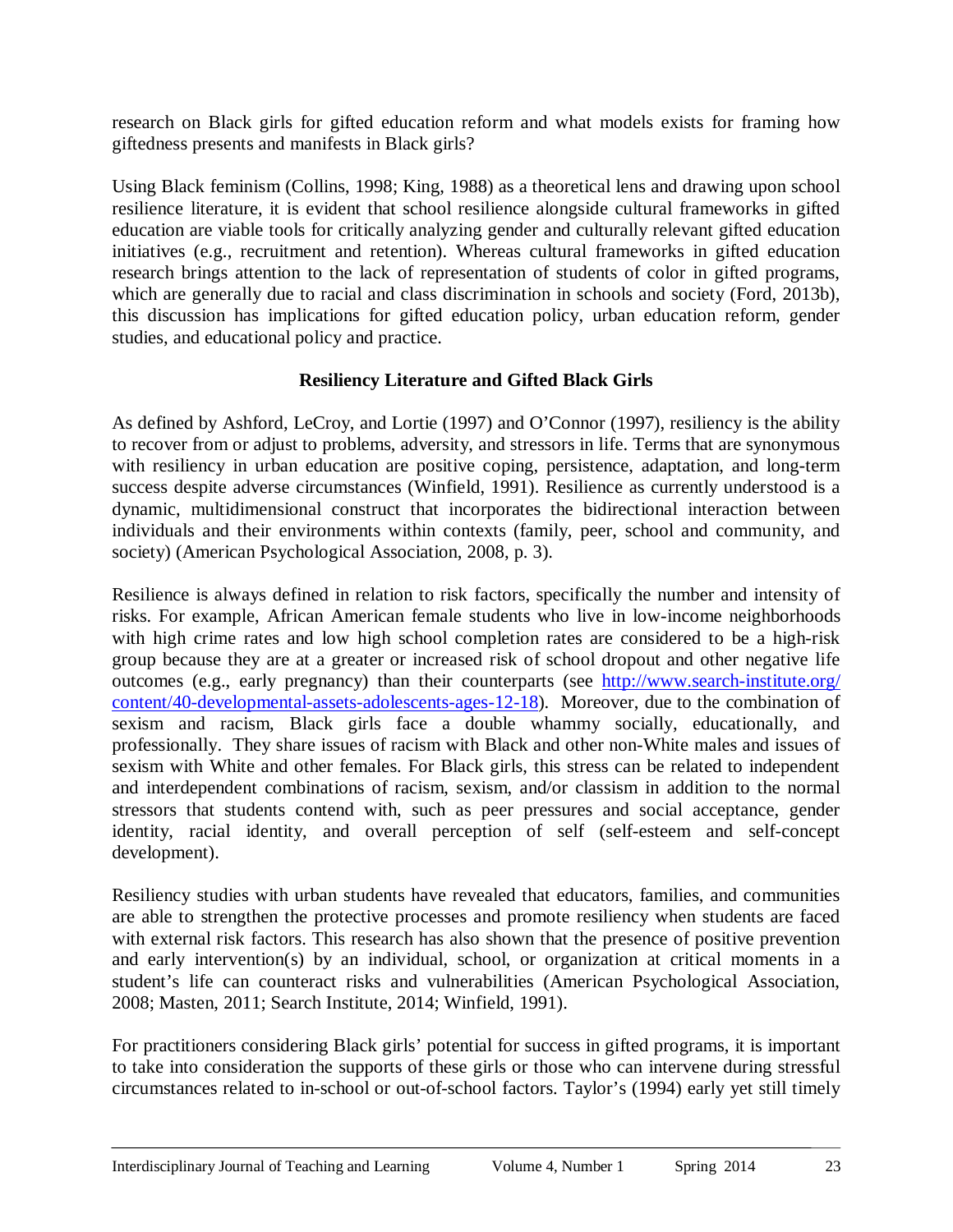examination of research conducted with Black students and their families showed the following patterns that promote school resiliency:

- 1. Parents who are involved in their adolescent's schooling, emphasize its importance, and inform students of racial discrimination tend to produce more competent students;
- 2. In poorer families, support from extended kin reduces parental psychological distress, in turn benefiting adolescent competence and adjustment; and
- 3. Intellectual skills are protective factors that help form strategies for sustaining academic performance.

Similar findings were reported by Clark (1983) in his seminal studies on Black families with children who were low versus high achievers. Taylor's research also revealed that Black students learn to define for themselves rules of adaptation pertinent to survival in an unjust society.

Resilient African American girls are more likely to be engaged in community organizations such as a religious institution or afterschool programs, and they are more apt to adopt culturally relevant values, attitudes, and behaviors to help guide decision-making. Research on school resiliency and African American girls has focused on the role of family, community, and school in promoting resilience (see Adams, 2010; Cauce et al., 1996; Ford, 2011; Girl Scouts, 2011; Ianni, 1996; McCubbin et al., 1998; Sullivan, 1996; Ward, 1996). Although the research on educationally resilient Black girls reveals that at least one adult female caregiver or role model (e.g., an older sibling, aunt, grandmother, etc.) in the immediate or extended family supports academic efforts, it also reveals that resilient Black girls can identify with at least one positive adult female in the school environment that encourages academic excellence.

While the race of the female adult at school has some bearing on the resiliency of Black girls, this adult must also be culturally responsive and aware of their needs based on race *and* gender, with attention to income/class (Evans-Winters, 2011). Thus, one can surmise that the concept of resilience in education can be used to better understand the academic motivation and persistence of students in schools. Discipline and rigor in classroom practices are essential for fostering educational resilience for both gifted and high-achieving Black female students.

The question emanating from this discussion is: How can resilience be used to identify the academic strengths of Black girls to lead to a better understanding of their potential for achievement in gifted education? Research on educational resilience must ask: What are the available resources that these girls, who are at a higher risk of school failure, can rely upon to support educational success? With Black girls at the center of the discussion, one might ask: What resources are available to gifted Black girls that might prevent underachievement and promote high academic achievement? Although failure and traditional Eurocentric-Westernized ideas of "achievement" dominate most of the literature in this area, more studies are looking beyond the notion of students as simply passive agents of schooling (see Rigsby, 1994; Evans-Winters, 2011). Fortunately, scholars are exploring resiliency-fostering factors that help buffer negative school outcomes, yet too little of this work addresses and hones in on the needs of this specific group of students.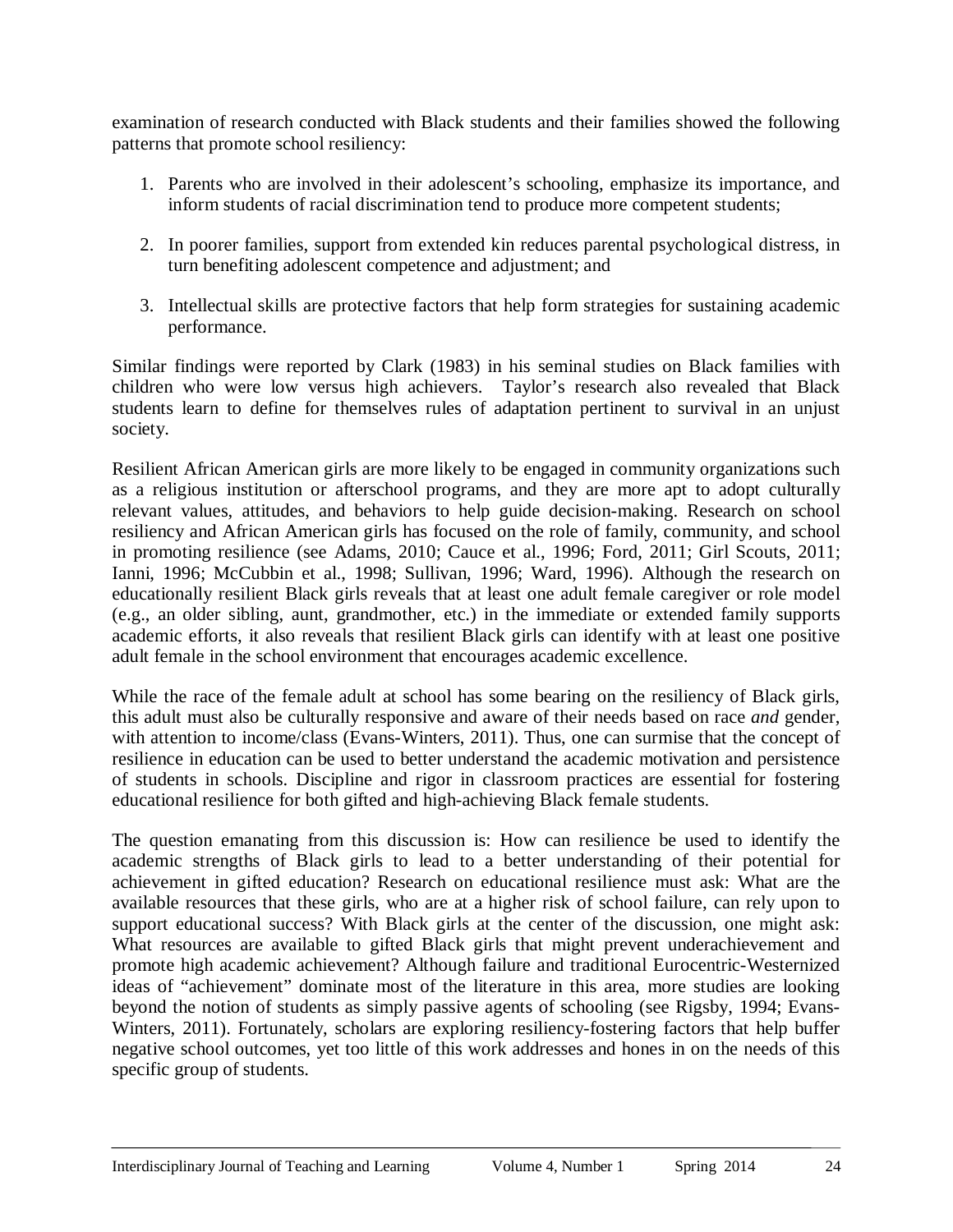#### **Self-Esteem and Resiliency of Black Girls**

During the school years, academic achievement is a significant contributor to self-esteem development. Self-esteem is the evaluative dimension of the self that includes feelings of worthiness, pride, and discouragement. The American Association of University Women (AAUW, 1992) found that African American girls, in spite of lower academic achievement, possesses higher levels of self-esteem than their White female counterparts. The work of Buckley and Carter (2005) and Girl Scouts of America (2011) reported similar findings. A longitudinal study of school-aged girls found that some Black girls reject high academic achievement out of a sense of self-esteem, while others developed a bicultural identity (one that embraces White and Black culture) so that they could comply with the "White demands of the educational system" (Orenstein, 1994, p. 60).

The self-esteem of resilient Black girls is retained through close contact and interactions within the Black community. Although the Black community has traditionally served as an important resource to African American families and their children, a "community" mentality has been most critical to the development of Black females' multiple identities. Through a strong identification with their cultural communities, Black girls learn strategies for coping with stressors and are better equipped to achieve their educational goals. Several researchers attribute the high self-esteem of young Black women to a dual consciousness. For example, Martinez and Dukes (1991) studied a group of 7th through 12th grade African American and Chicano students. They found that while some African American and Chicano students had lower levels of selfesteem than Whites in the public domain, they had higher levels of self-esteem in the private domain. More recently, Adams (2010) noted that African American adolescent females possess higher self-esteem than any other racial or ethnic adolescent female group. Her study revealed a significant race by social support interaction; even in low support situations, Black adolescent females reported less self-deprecation than White females. These studies and others (see Evans-Winters, 2011 and Leadbeater & Way, 1996) indicate that many Black girls possess a 'private' self that is portrayed in the community and a 'public' self that presents itself in their interactions with the larger society, including the school environment.

## **Black Girls' Academic Achievement and Gifted Education**

*Academic Achievement.* Ford (2013a) highlighted the psychological, socio-emotional, academic, and cultural characteristics essential to academic excellence for Black girls. However, it is the psychological components (i.e., resilience and high self-efficacy) along with racial and gender pride that are the most important aspects of academic excellence.

In the aforementioned discussion, it was revealed that Black girls as a group possess high levels of school resilience (i.e., the ability to persist and achieve academically, despite risks and vulnerabilities). It was also pointed out that research in psychological studies have reported that Black girls possess high levels of self-esteem compared to their White counterparts. While most resilient Black girls face racial and gender oppression, they still maintain a high level of gender and racial pride. In her F<sup>2</sup>AME Model (Female Achievement Model for Excellence), Ford (2013a) indicated that Black girls are more likely to be academically successful when they make social sacrifices, are independent, and self-sufficient.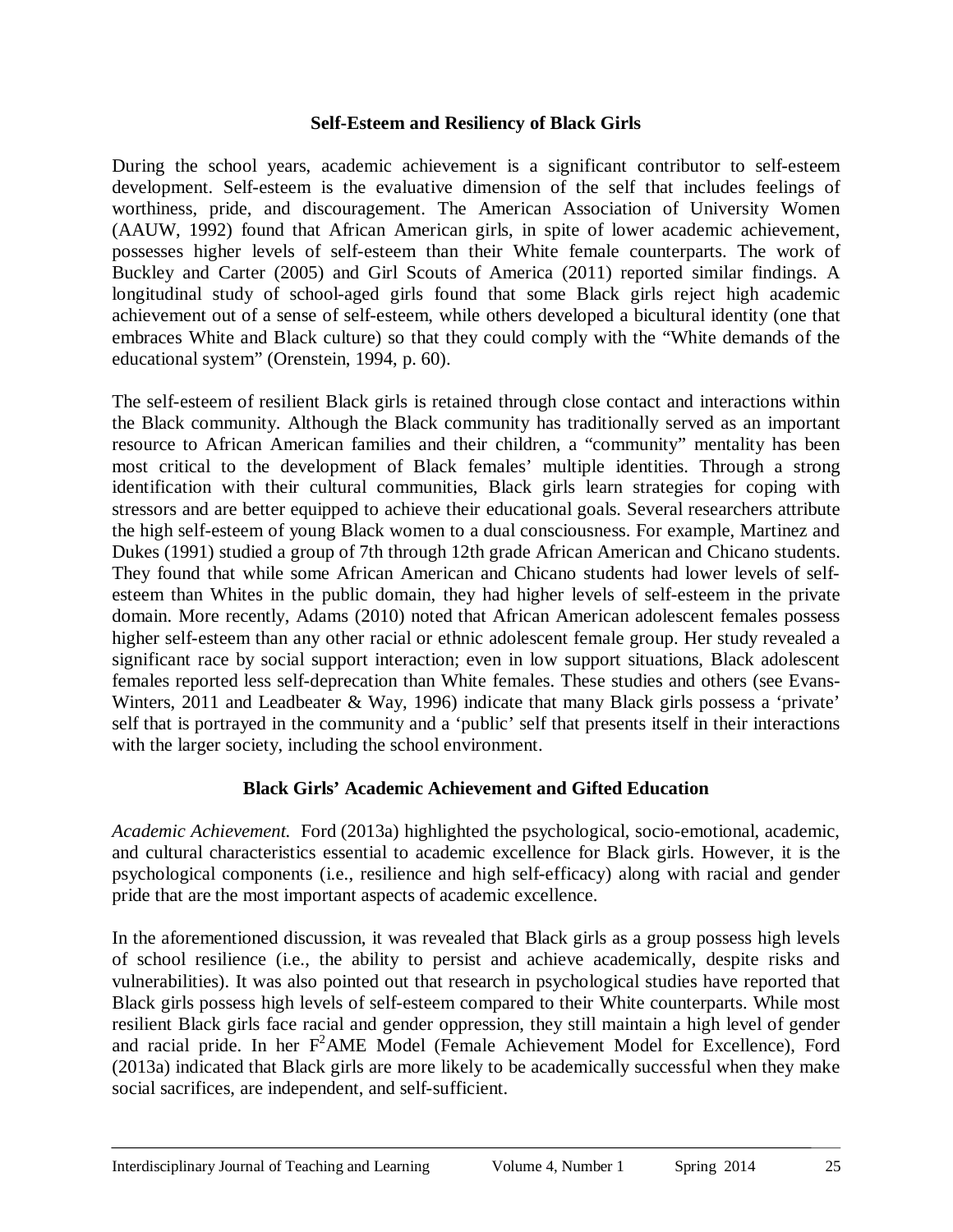Black girls are more likely to achieve academic excellence when they adopt a bicultural identity alongside cultural pride. Interestingly, in their research with Black female adolescents, Robinson and Ward (1991) described a mentality of *resistance for liberation* whereby Black girls learn their struggle is not individual but collective; and girls are encouraged by their community and schools to work toward social change. Therefore, resilience should be fostered through interdependence between the young woman and her local community; and in the assessment of giftedness, evaluators may want to consider level of community engagement and involvement (e.g., religious services, community organization involvement, volunteering). In a democratic society, interdependence is certainly valued.

Research by Evans-Winters (2011) found that educationally resilient Black girls were able to distinguish between the positive attributes and negative choices of their family members. Specifically, these girls would consciously reject negative attributes of family members (e.g., early pregnancy or drug abuse), draw upon positive attributes (e.g., help with homework or religious beliefs) that contribute to their personal and academic growth, and willingly make decisions not to "hang out" or date boys, because they believed that people in their high crime neighborhoods were not good role models and they wanted to focus on their schooling and not boys (Evans-Winters, 2005). This study and the previously mentioned studies illustrate that Black girls must be nurtured to be independent in thought, which promotes their positive academic growth.

Another component of Ford's (2013a)  $F^2$ AME Model that is relevant to this discussion is academic identity. The longitudinal ethnographic study by Evans-Winters (2005) discovered that the most resilient Black female students have a strong academic personality. In fact, Evans-Winters was concerned that the students were overly focus on their grades, student identity, and relationships with teachers. A point that was emphasized is that many Black girls' who are overly concerned with academic excellence may cause unnecessary stress for themselves, which prevents them from having the opportunity to fully enjoy childhood/girlhood/adolescence. Nevertheless, it appears that Black female students possess most of the characteristics associated with academic excellence put forth by resiliency and gifted scholars, like Ford (2013a).

*Gifted Education*. Gifted education models lack an appreciation of the abilities of Black girls to navigate different cultural environments -- the White dominated school environment, the male dominated society, and their own cultural communities (see Figure 1). Figure 1 represents the multiple realities of many Black girls who are high achievers and who are able to persist in school not only as girls of African ancestry but also as academically gifted students. However, more research is needed on how Black girls are able to be resilient in the face of adversity and how to design culturally relevant assessment that considers the intersections of race, class, and gender. Ford and Whiting's (2010) research on culturally relevant gifted education reminds us that achievement continues to be conceptualized and measured from a Eurocentric middle class model of intelligence and achievement. Therefore, as previously mentioned, the conceptualization of giftedness should be expanded to include educational resilience.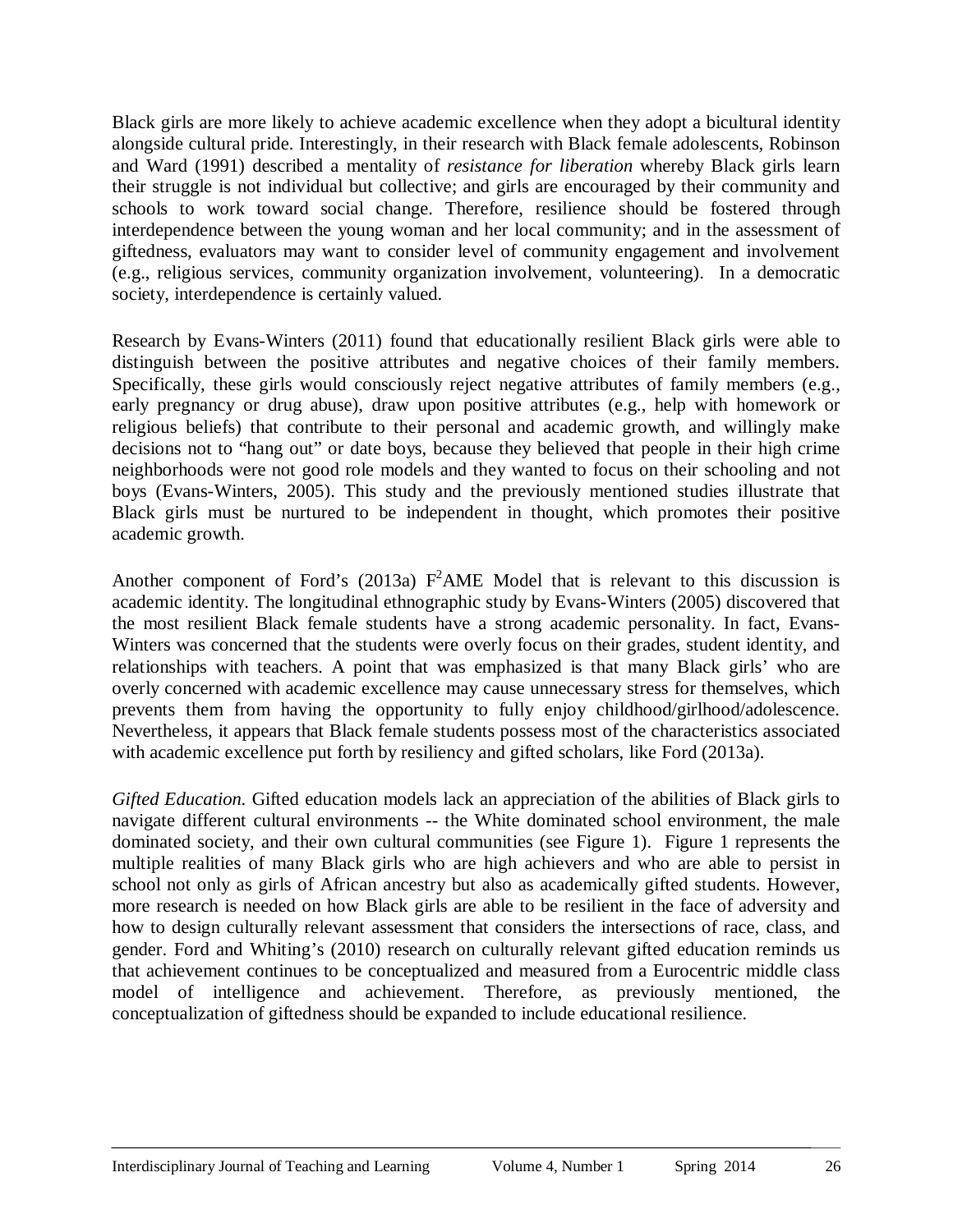

*Figure 1. The overlapping identities of gifted Black female students. Represented are Black girls' experiences in school settings as gifted, Black, and female.*

Compared to Black Males, Black girls are educationally resilient. They persist through schooling, achieve academically, and strive to change their circumstances and the political, economic, and social circumstances of those around them (Evans-Winters, 2011). With this in mind, educators should begin their recruitment of Black girls for gifted education by identifying girls who are able to: (a) recognize and name support systems; (b) adapt to middle class schooling (e.g., bicultural student identity; (c) actively resist and challenge racial, gender, and class oppression; (d) and has the potential of transforming herself, community, and society through education and self-empowerment.

There should also be a more inclusive gender and cultural-specific examination of gifted education placement that utilizes a framework of school resilience that incorporates assessment and evaluation procedures that are more gender and cultural-specific. When using school resilience, race, and gender as the unit of analyses in gifted education reform, gender and culturally relevant practices might be developed. This intersectional approach not only simultaneously benefit girls, it also benefits boys and other racial/ethnic minorities.

While very little attention has been given to the underrepresentation of Black girls in gifted education programs across the nation, it is obvious that "giftedness" like "resilience" is contextually bound in time, place, and culture. Coping with multiple identities and multiple oppressions require one to draw upon unique cultural and gender-specific systems of support to achieve academically. As such, gender and culturally relevant gifted paradigms have the potential to facilitate progress in gifted education reform initiatives. Are Black girls gifted? Yes, Black girls are gifted, but their intellectual gifts remain invisible to the gender and culturally blind paradigms and mindsets.

## **Conclusion**

Research and theoretical models that address racial inequities or gender disparities in gifted education often overlook the importance of the intersections of race, class, and gender on students' school experiences. And, most gifted educators and advocates are not aware of the available literature on Black girls and women, such as literature in sociology, psychology, and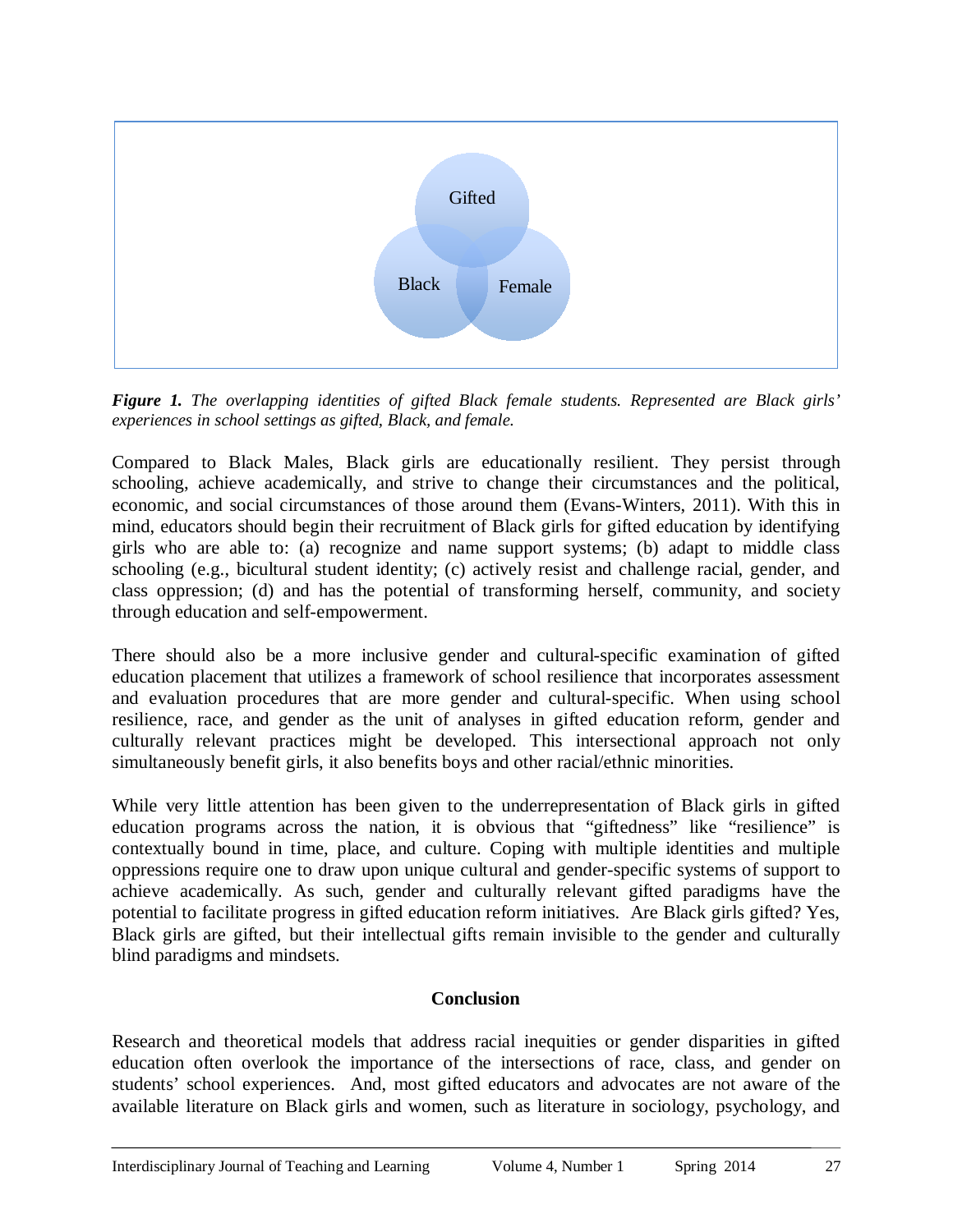women and gender studies. This literature informs what little is currently known about Black girls' schooling experiences. Consequently, Black girls' are systematically overlooked in gifted education research and theoretical models and are underrepresented in gifted education. Because race-based and gender-focused conceptual frameworks and methodologies fail to critically examine and interpret the multiple identities of Black female students, researchers and practitioners have little knowledge of best practices for recruiting and retaining girls of African ancestry in gifted education programs. With new and emerging research on the developmental needs and schooling experiences of Black girls, gifted advocates must consider culturally relevant theoretical and methodological models that place Black girls' gender and racial identities at the center of discussions of gifted education reform. Lastly, more research is needed on the most effective strategies for retaining Black female students in advanced placement and gifted education programs. Researchers and practitioners interested in gifted education needs to move beyond race and gender to the identification, recruitment, and retention of Black girls in gifted education. Instead, there needs to be a move toward intersectional frameworks to achieve gender and racial equity in gifted education.

#### **AUTHOR NOTES**

**Venus E. Evans-Winters, PhD,** is an Associate Professor of Education in the Department of Educational Administration & Foundations at Illinois State University. She currently teaches in the areas of social foundations of education, educational policy, and qualitative research methods. Her recent book is *Teaching Black Girls: Resiliency in Urban Classrooms* (2011). Her research interests are: school resilience, urban children and adolescents, the schooling of Black girls across the African Diaspora, critical race theory, and feminism(s).

Correspondence concerning this article should be addressed to: Dr. Venus E. Evans-Winters, Associate Professor of Education, Educational Administration & Foundations, Illinois State University, Normal, IL; (309) 438-2045; e-mail: [vevansw@ilstu.edu.](mailto:vevansw@ilstu.edu)

#### **References**

- Adams, P. (2010). Understanding the different realities, experience, and use of self-esteem between Black and White adolescent girls. *Journal of Black Psychology, 36, 255-276.*
- American Psychological Association. (2008). Task Force on Resilience and Strength in Black Children and Adolescents. *Resilience in African American children and adolescents: A vision for optimal development.* Washington, DC: Author. Retrieved from https://www.apa.org/pi/families/resources/task-force/resilience-af-am.aspx
- American Association of University Women. (1992). *Shortchanging girls, shortchanging America*. Washington, DC: American Association of University Women.
- Ashford, J. B., LeCroy, C. W., & Lortie, K. L. (1997). *Human behavior in the social environment: A multidimensional perspective*. Pacific Grove, CA: Brooks/Cole.
- Buckley, T. R. & Carter, R. T. (2005). Black adolescent girls: Do gender role and racial identity impact their self-esteem? *Sex Roles*, *53*(9/10), 647-661.
- Collins, P. H. (1998). *Fighting words: Black women and the search for justice*. Minneapolis, MN: University of Minnesota.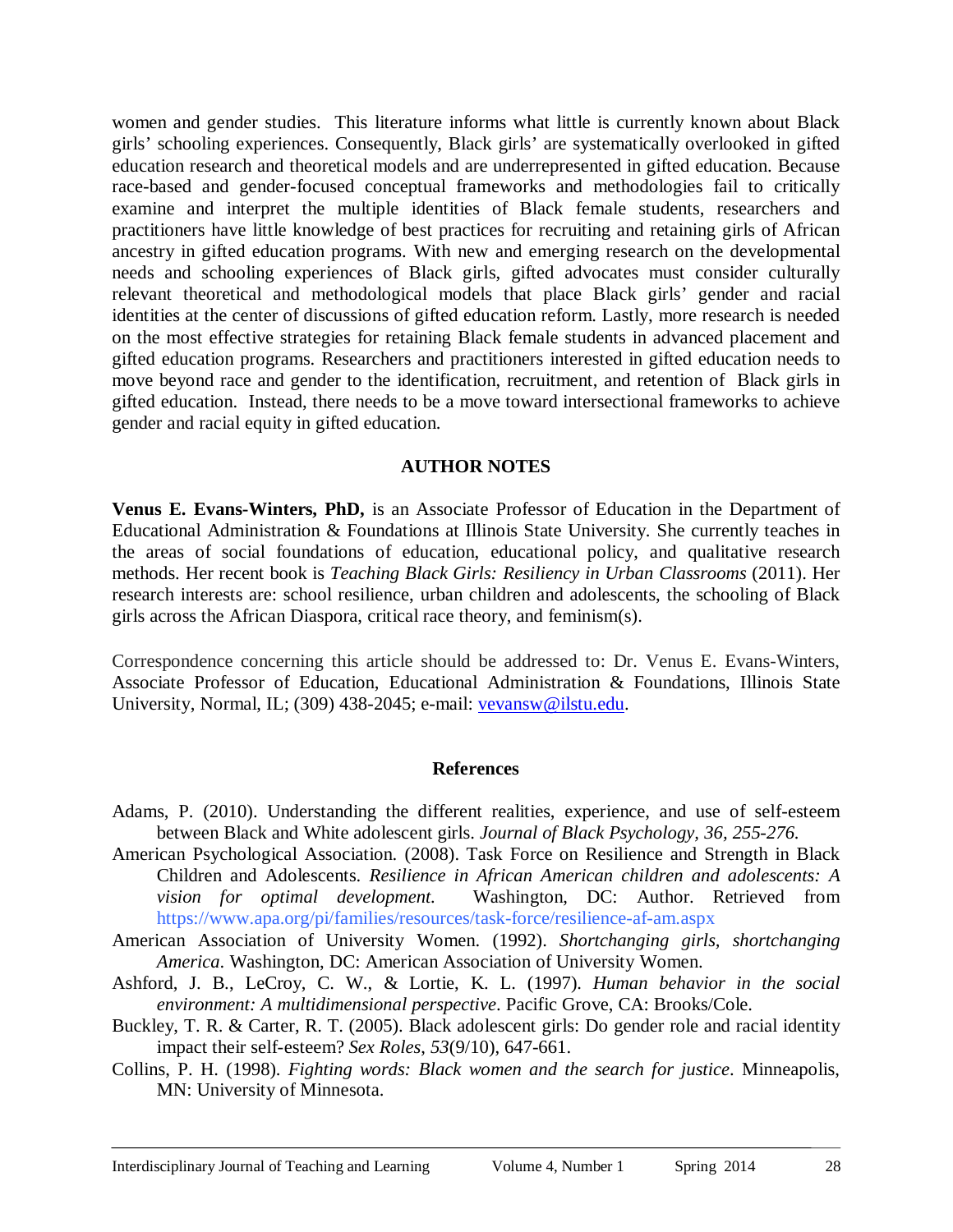- Cauce, A. M., Y. Hiraga, D. Graves, N. Gonzales, K. Ryan-Finn, & K. Grove. (1996). African American mothers and their adolescent daughters: Closeness, conflict, and control. In B. J. R. Leadbeater & N. Way (Eds.), *Urban girls: Resisting stereotypes, creating identities* (pp. 100-116). New York, NY: New York University Press.
- Clark, R. M. (1983). *Family life and school achievement: Why poor Black children succeed or fail*. Chicago, IL: University of Chicago.
- Evans-Winters, V. E. (2011). *Teaching Black girls: Resiliency in urban classrooms* (2<sup>nd</sup> ed). New York, NY: Peter Lang.
- Evans-Winters, V. E. (2013). Critical race theory and African womanism: Theorizing Black girls education at the local and global levels. In E. M. Zamani-Gallaher & V. C. Polite (Eds.), *African American females: Addressing challenges and nurturing the future* (pp. 235-256). Dearborn, MI: Michigan State University.
- Evans-Winters, V. E. (2005). *Teaching Black girls: Resiliency in urban education*. New York, NY: Peter Lang.
- Ford, D. Y. (2011). *Reversing underachievement among gifted Black students*. Waco, TX: Prufrock Press.
- Ford, D. Y. (2013a). *Ford female achievement model of excellence* (F<sup>2</sup>AME). Retrieved from <http://www.drdonnayford.com/#!black-females/c1zop>
- Ford, D. Y. (2013b). *Recruiting and retaining culturally different gifted students in gifted education*. Waco, TX: Prufrock Press.
- Girl Scouts of America. (2011). *The resilience factor: A key to leadership in African American and Hispanic girls*. New York, NY: *Girl Scouts of the USA*.
- Ianni, F. (1992). *Meeting youth needs with community programs*. New York, NY: ERIC Clearinghouse on Urban Education.
- King, D. (1988). Multiple jeopardy, multiple consciousness: The context of Black feminist ideology. *Signs, 14 (1),* 42-72*.*
- Leadbeater, B. J. & Way, N. (1996). Urban girls: Resisting stereotypes, creating identities. New York, NY: New York University.
- Martinez, R., & Dukes, R. L. (1991). Ethnic and gender differences in self-esteem. *Youth and Society*, *22*(3), 313-338.
- Masten, A. S. (1994). Resilience in individual development: Successful adaptation despite risk and adversity. In Margaret C. Wang & E. W. Gordon (Eds.), *Educational resilience in inner-city America: Challenges and prospectus* (pp. 43-72). Mahwah, NJ: Lawrence Erlbaum.
- Masten, A. S. (2011). Resilience in children threatened by extreme adversity: Framework for research, practice, and translational synergy. *Development and Psychopathology*, 23, 493- 506,<http://dx.doi.org/10.1017/S0954579411000198>
- McCubbin, H.I. (1998). Resiliency in African American families: Military families in foreign environments. In H. I. McCubbin (Ed.), *Resilience in African American families* (pp. 67- 98). Thousand Oaks, CA: Sage Publications.
- National Center for Educational Statistics. (2010). *Status and trends in the education of racial and ethnic minorities*. Retrieved from [http://nces.ed.gov/pubs2010/2010015/indicator6](http://nces.ed.gov/pubs2010/2010015/indicator6_24.asp)  [\\_24.asp.](http://nces.ed.gov/pubs2010/2010015/indicator6_24.asp)
- National Center for Educational Statistics. (2012a). Status and trends in the education of racial and ethnic minorities. Retrieved from [http://nces.ed.gov/pubs2010/2010015/tables/](http://nces.ed.gov/pubs2010/2010015/tables/table_26_1.asp)  table 26 1.asp